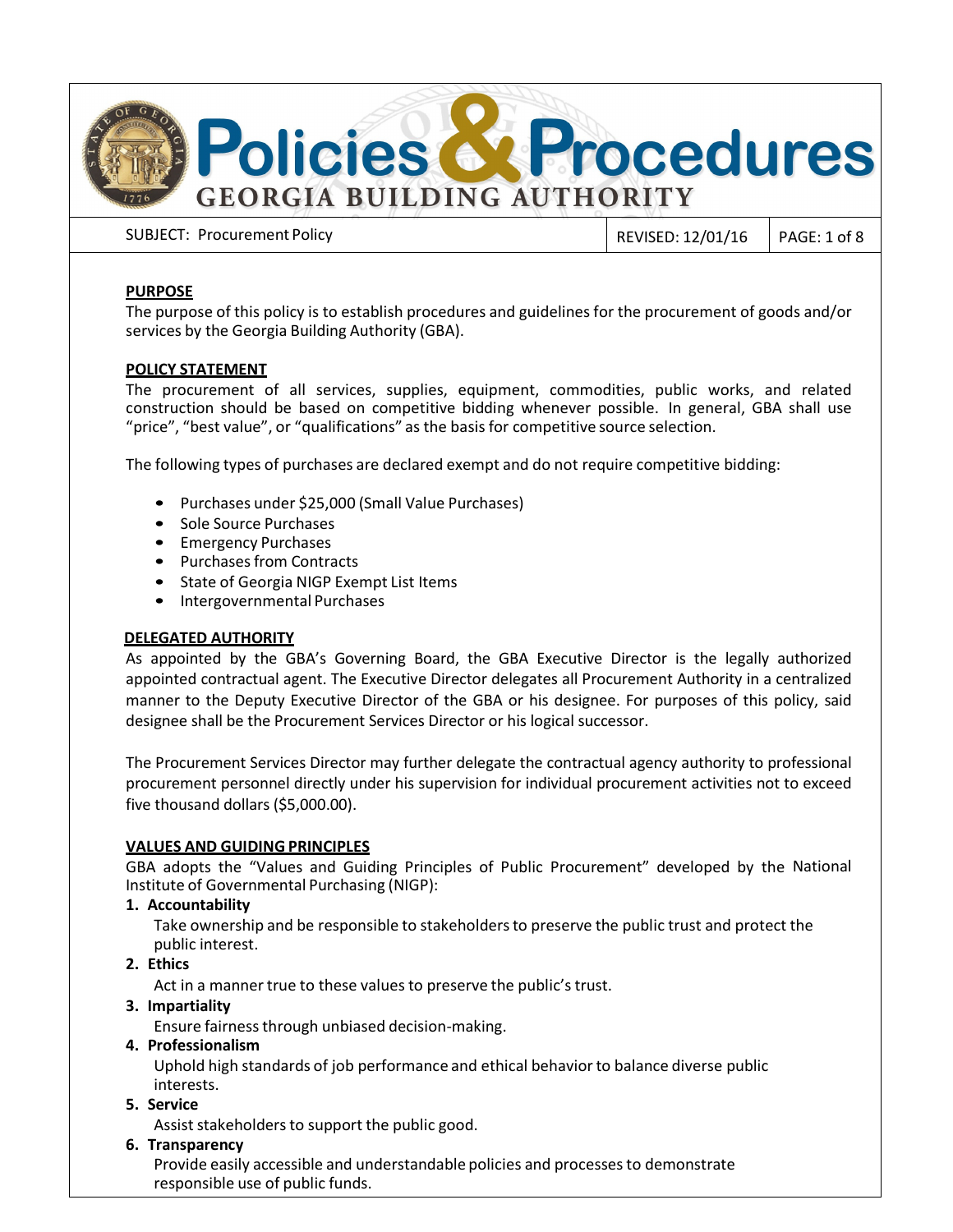SUBJECT: Procurement Policy **REVISED: 12/01/16** PAGE: 2 of 8

### **SECTION I – SOLICITATION METHODS**

Effective competition varies with the goods and services being acquired. Before starting any competitive selection process, end users will consult with the Procurement Services Director to determine the most advantageous and strategically sound method of solicitation. Depending upon the complexity and estimated value of the procurement, the solicitation method may be either informal or formal.

## **1. Informal Solicitation**

When the basis for competitive source selection is price only, an informal solicitation may be used. Informal solicitations may be conducted using the phone, fax, email, or eQuote.

### **2. Formal Solicitation**

A formal solicitation is a more complex procurement. This solicitation method requires the development of formal solicitation documents and the use of a formal sealed bid process. GBA will provide a single point of contact from the GBA Procurement Office for any solicitation; bidder communication with anyone other than GBA Procurement Office staff, such as other GBA staff or board member, may result in immediate disqualification of the bidder's proposal.

GBA shall use the following types of solicitation documents:

## • **Invitation to Bid (ITB)**

An Invitation to Bid is a formal solicitation document that solicits sealed price quotes and seeks to identify a qualified vendor using the lowest price quoteas the determining factor for award. An ITB must include a well-defined specification or scope of work and will usually contain all contractual terms and conditions. A bidder's exception to any of the ITB specifications may be used as a basis for disqualification.

## • **Request for Proposals (RFP)**

A Request for Proposals is a formal solicitation method that seeks to leverage the creativity and knowledge of business organizations in order to provide a solution to a unique procurement. An RFP should be used if the project does not lend itself to the creation of a clear and accurate specification or scope of work. The RFP method does not use the cost of the project as the single determining factor, but rather uses a combination of the cost and the proposed solution to determine the award. The RFP solicits separate technical and sealed price proposals from prospective vendors and seeks to obtain the "best value" for the State.

## • **Request for Qualified Contractors (RFQC)**

An RFQC is used to identify vendors with specific qualifications to provide a desired product or service. Each vendor is judged on its ability to meet or surpass the required qualifications set forth in the RFQC solicitation document. This form of solicitation may, but does not always, culminate in a contract award and may also be used as a prerequisite to determine eligibility to respond to a subsequent ITB or RFP.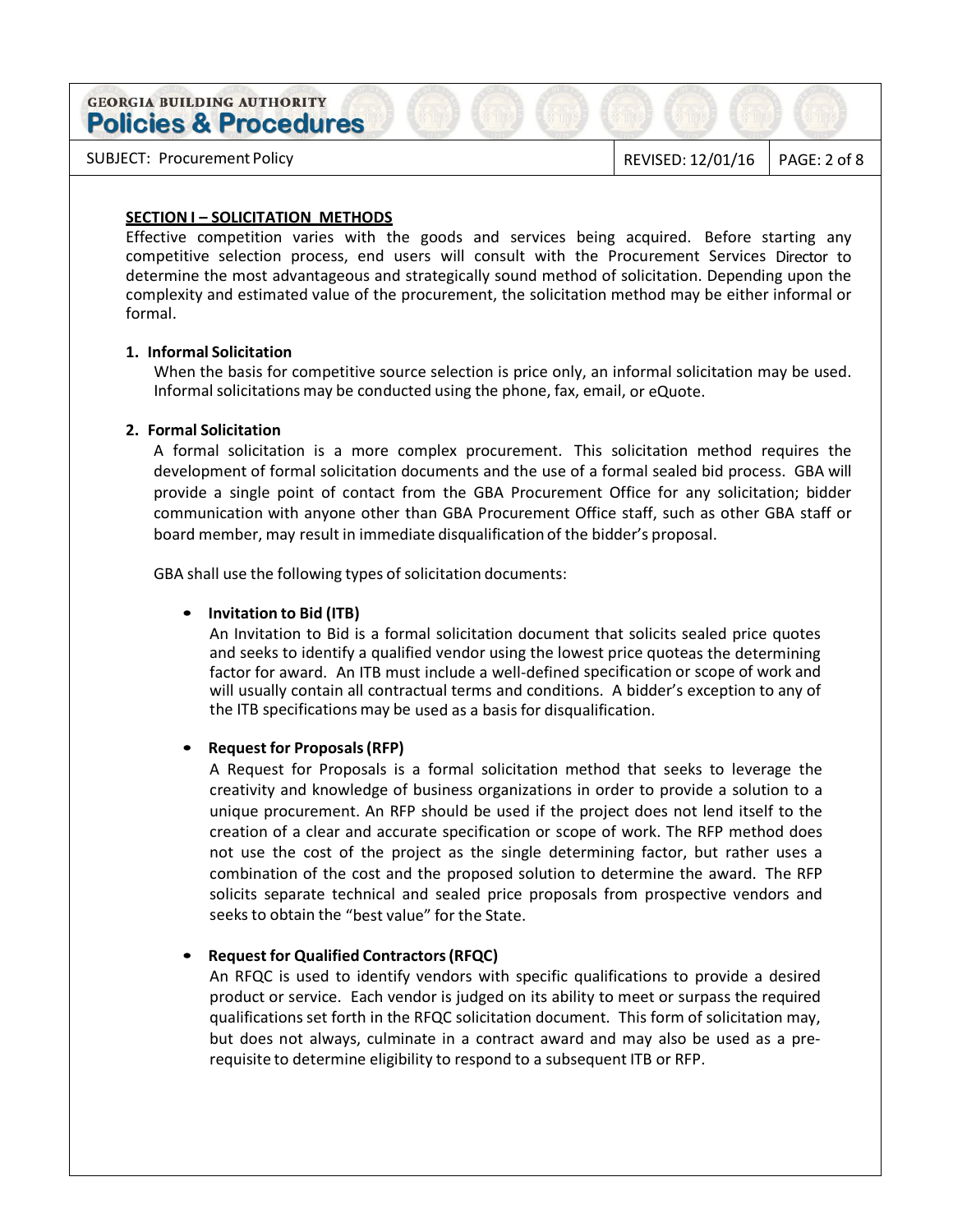SUBJECT: Procurement Policy **REVISED: 12/01/16** PAGE: 3 of 8

### **3. Negotiations in Lieu of New Procurement**

The GBA reserves the right to negotiate any properly received bids or proposals as defined in the solicitation document.

## **SECTION II – INFORMAL SOLICITATION GUIDELINES**

The informal solicitation method requires the preparation of a scope of work or specification of the requirements so that each bidder is informed equally. Documents regarding both the bid specifications and requirements must be retained in the procurement file.

#### **1. Phone, Fax, or Email**

End users may solicit price quotes from at least three vendors for straightforward purchases under \$25,000. The Procurement Office can solicit price quotes for purchases up to \$100,000. Additional public notice is not required.

### **2. eQuote**

The e-Quote online bidding system may be used to electronically solicit and receive bids up to \$500,000. The public notice and posting period will be in accordance with the guidelines issued by DOAS State Purchasing.

#### **SECTION III – INVITATION TO BID GUIDELINES**

#### **1. Public Notice**

All ITBs shall be posted on the Georgia Procurement Registry. GBA, at its discretion, may elect to conduct additional public advertisement in other outlets that may be familiar with potential vendors for the goods or services needed.

#### **2. Evaluation of Bids**

The contract shall be awarded to the lowest, responsive, and responsible bidder. Unless otherwise provided for in the ITB, award may be made by individual line item, by groups of line items, or for the aggregate total of all line items. GBA shall also have the right to reject any and all bids submitted in response to the ITB, to reject any portion thereof, or to waive any irregularity or administrative requirement.

#### **3. Alternate Bids**

At the discretion of GBA, alternate bids may be considered for an award if the alternate product meets all of the specifications and requirements of the solicitation.

## **4. Single Bid**

If only one responsive and responsible bid is received in response to an ITB, an award may be made to the single bidder if GBA determines that the bid price is fair and reasonable.

#### **5. Resolving Tie Bids**

A tie bid exists when two or more bidders offer, at identical prices, products that meet all specifications, terms, and conditions. In such a situation, GBA shall consider the following in the order listed:

- Best and final offers
- Past performance of the bidders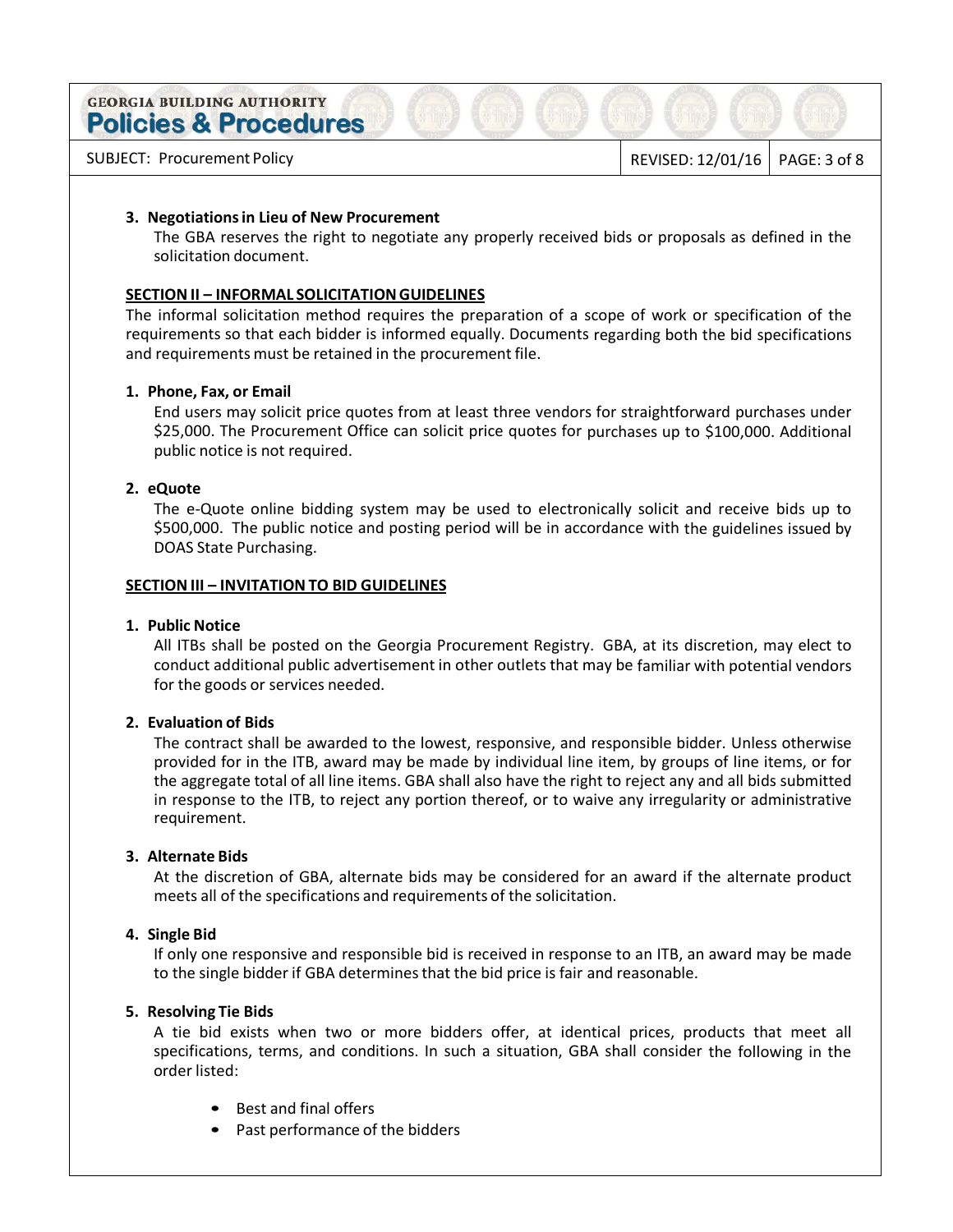SUBJECT: Procurement Policy and SUBJECT: Procurement Policy and American contract to the REVISED: 12/01/16 PAGE: 4 of 8

- Earliest delivery date
- Flip of a coin

### **SECTION IV – REQUEST FOR PROPOSALS GUIDELINES**

### **1. Public Notice**

All RFPs shall be posted on the Georgia Procurement Registry. GBA, at its discretion, may elect to conduct additional public advertisement in other outlets that may be familiar with potential vendors for the goods or services needed.

### **2. Evaluation of Proposals**

GBA shall be bound by the terms of the RFP as well as the established evaluation criteria. No changes to the evaluation criteria may be made after the closing date and time of the RFP. If a technical or cost proposal fails to meet a mandatory requirement specified in the RFP, GBA will determine if the deviation is material. A material deviation will be cause for rejection of the proposal. An immaterial deviation will be processed as if no deviation had occurred. GBA shall have the right to reject any and all proposals submitted in response to the RFP, to reject any portion thereof, or to waive any irregularity or administrative requirement.

### **3. Administrative Review**

The issuing officer will conduct an administrative review of the received proposals to determine which technical proposals should be submitted to the evaluation committee for review. The administrative review should eliminate any proposal submitted by a vendor which is currently suspended or debarred by GBA or DOAS and any proposals which are missing required documents, signatures, or any other item required by the RFP to be submitted with the proposal.

## **4. Technical Proposal Evaluation**

The technical proposal will be reviewed and scored by an evaluation committee of two or more members in accordance with the terms of the RFP. The evaluation committee will use a consensus approach to evaluate the bids and will document their evaluation with a single consensus score sheet.

## **5. Initial Scoring of Cost/Price Proposals**

The issuing officer or his/her designee will analyze the cost proposals independently of the technical evaluation committee, but may perform the cost evaluation concurrently with the evaluation committee's initial scoring of the technical proposals. Cost proposals and the resulting cost scores will not be shared with the technical evaluation committee until after the scoring of the technical proposals has been completed.

#### **6. Oral Presentations and Site Visits**

GBA may conduct site visits and/or request proposers make oral presentations as permitted by the RFP. The evaluation committee may increase or lower the vendor's technical score as appropriate as a result of the vendor's oral presentation and/or site visit. If a vendor does not attend a mandatory site meeting, then the vendor's bid/proposal will be disqualified from consideration.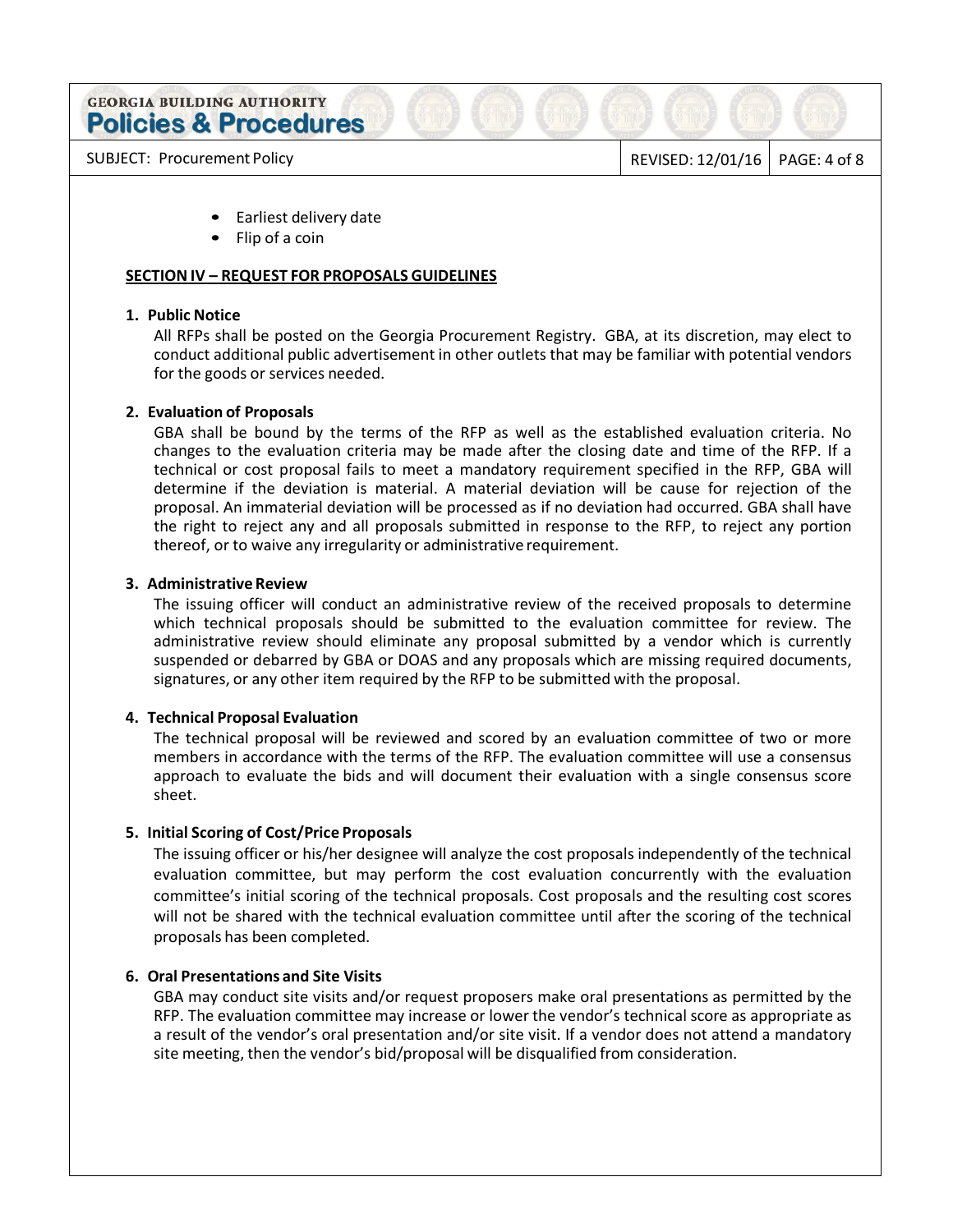SUBJECT: Procurement Policy and Subsetsion of the REVISED: 12/01/16 PAGE: 5 of 8

### **7. Total Combined Score**

The total combined score will be a combination of the two stated scores (technical and cost) and shall be defined by the terms of the RFP.

## **8. Contract Negotiations**

If the vendor(s) identified for contract award has submitted contract exceptions, such contract exceptions must be resolved prior to contract execution. In the event that GBA is unable to reach agreement as to contract terms with a particular vendor, the vendor will be ineligible for contract award and GBA may award to the next highest ranked vendor. Any exceptions to the contract must be clearly identified and submitted with the technical proposal. Proposed exceptions must not conflict with or attempt to preempt mandatory requirements.

### **9. Award Process**

Contract award, if any, shall be made to the vendor(s) whose proposal(s) is determined to be the most advantageous to GBA utilizing the established evaluation criteria. The contract file shall contain the basis on which the award is made.

### **SECTION V – REQUEST FOR QUALIFIED CONTRACTORS**

A RFQC is a prequalification process which may be used to find vendors/contractors with specific qualifications to produce a product or service. The results of the RFQC process will be publicly announced, including the names of those contractors who were identified as qualified suppliers. Only qualified contractors will be eligible to participate in further evaluations and contracting.

#### **SECTION VI – EXEMPT PURCHASES**

The following purchases are exempt and do not require competitive bidding:

## **1. Small Value Purchases (Purchases under \$25,000)**

Although bidding is not required for purchases under \$25,000, the comparison of products and prices from multiple vendors is recommended. All information technology purchases (including hardware, software, and telecommunications) require written approval from the Information Technology Director.

## **2. Sole Source Purchases**

A sole source procurement can only be acquired from one unique and singular company, vendor, or contractor. A *Sole Source Justification Form* shall be provided to the Procurement Services Director for approval and should include a letter from the Original Equipment Manufacturer (OEM) justifying the sole source designation of the vendor to be used.

# **3. Sole Brand Purchases**

Sole Brand designation occurs when using one or more manufacturers' brand name, with identifying model numbers, to describe the standards of quality, performance and other characteristics needed to meet the requirements of a solicitation. A *Sole Brand Justification Form* must be provided to and approved by the Procurement Services Director.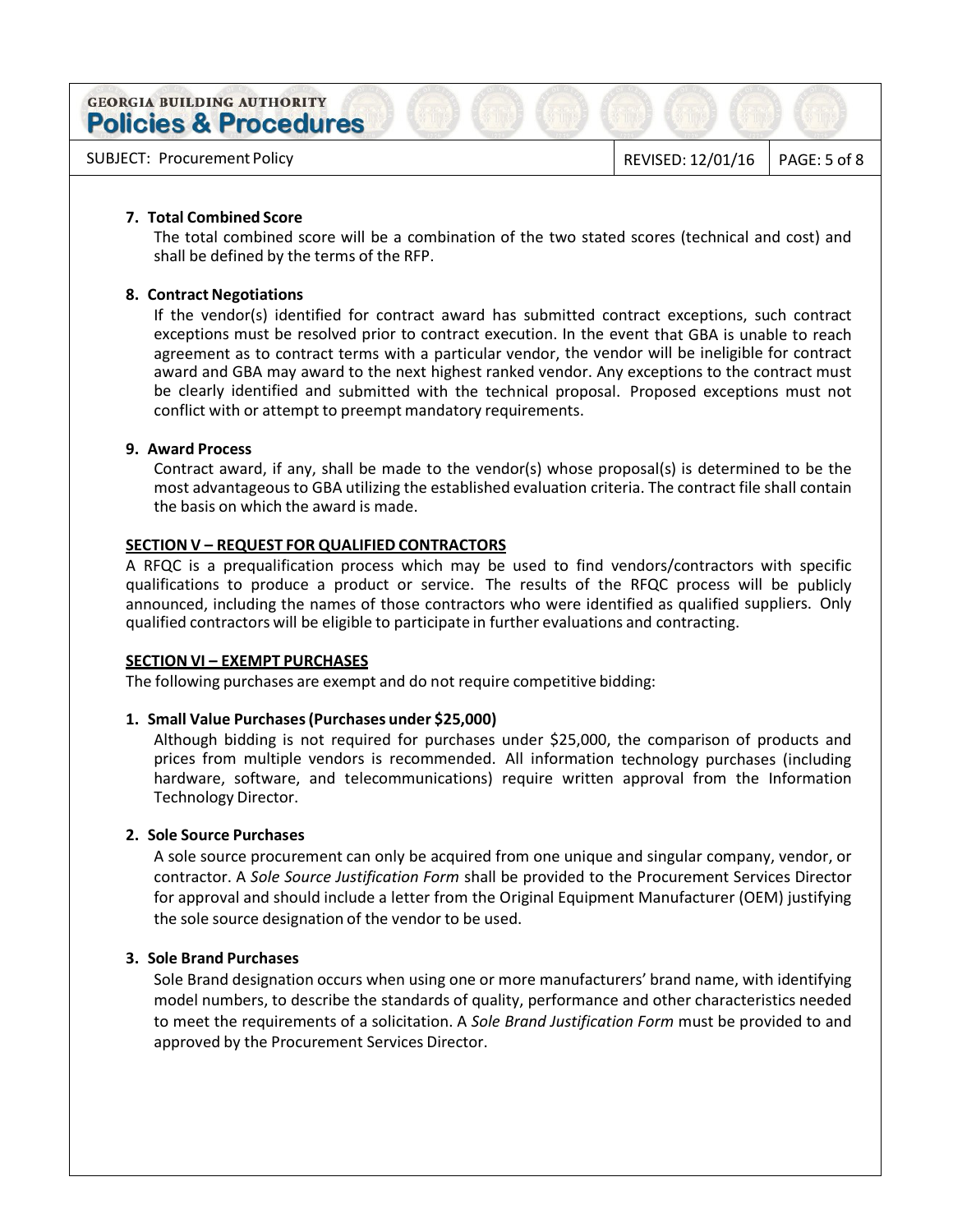SUBJECT: Procurement Policy and SUBJECT: Procurement Policy

#### **4. Consultant Services**

Consultant services under \$75,000 may be contracted for without bidding if the resulting project is less than \$1 Million. Whenever possible, however, competitive proposals or qualifications should be obtained as practical and prudent. Typical consulting services falling under this definition are legal, management, educational, intellectual property (art) and planning services.

## **5. Emergency Purchases**

Emergency circumstances exist when normal purchasing procedures cannot be utilized without detrimental effects upon the operation of GBA and or GBA's customers. The requestor will obtain Division Director approval prior to making the emergency purchase. The requestor will then provide written justification to the Procurement Office (approved by the Deputy Executive Director) within 24 business hours.

### **6. Contract Purchases**

Contract Purchases include items or services available on a GBA contract, agency contract, statewide contract, General Services Administration (GSA) Schedule 70 for information technology, or GSA Schedule 84 for emergency response.

### **7. NIGP Exempt List**

DOAS State Purchasing Division has established a list of goods/services which are exempt from competitive bidding requirements (www.doas.ga.gov).

### **8. Standardization**

When it is deemed to be in the best interest of GBA, standardization of products or equipment shall be allowed pursuant to the performance of all required due diligence by Procurement Services.

## **SECTION VII – GENERAL GUIDLINES**

#### **1. Cancellation of Solicitation**

Any solicitation may be canceled, in whole or in part, if at any time it is found that the integrity of the procurement process has been compromised or that substantive errors have occurred.

#### **2. Rejection of Bids/Proposals**

GBA reserves the right to reject any bids or proposal responses, in whole or in part.

## **3. Bid/Proposal Withdrawal**

Bidders withdrawing their bids or proposals before the bid closing date shall face no punitive action. Bidders withdrawing their bid after the bid closing date shall risk losing their bid bond (if one is used) or losing bidding status on future like procurements.

## **4. Confidentiality**

All proposals and supporting materials received shall be deemed confidential until successful completion or cancellation of the applicable procurement process. After a notice of award is posted, all material in the procurement file, except information exempted by state or federal law from disclosure, shall be open for public review in accordance with the Georgia Open Records Act (OCGA 50-18-70, et seq.).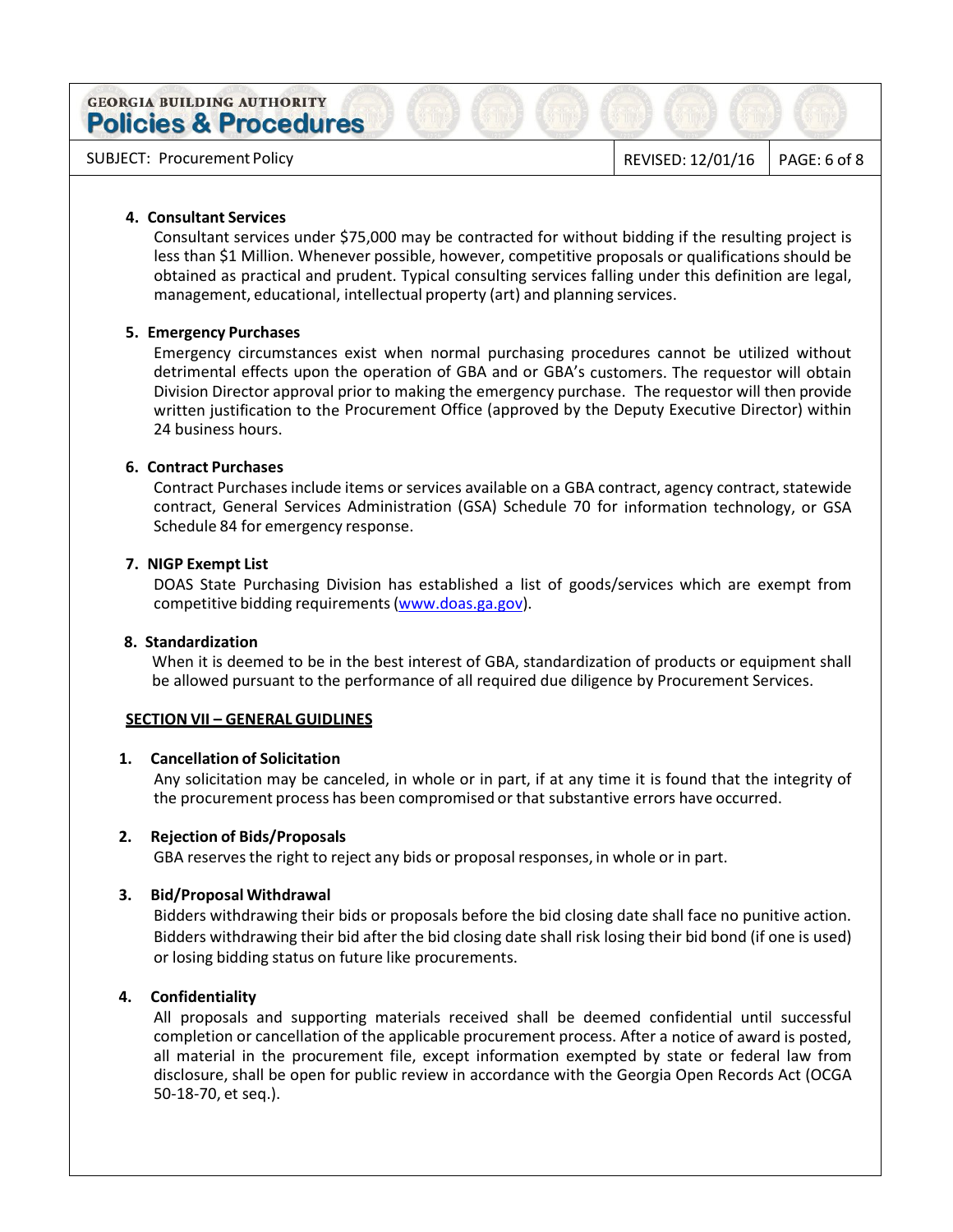SUBJECT: Procurement Policy **REVISED: 12/01/16** PAGE: 7 of 8

### **5. Suspensions and Debarment**

It shall be the GBA's sole prerogative to suspend or debar any vendor, supplier, or contractor failing to comply with requirements of any purchase order, contract, or sanctioned directive. GBA hereby adopts DOAS State Purchasing processes and procedures for Debarment and Suspension as set forth in the Georgia Procurement Manual.

### **6. Bid Protest**

A bidder desiring to protest, challenge, or otherwise pursue a claim against any aspect of GBA procurement must comply with GBA's Protest Policy.

### **7. Reciprocal Preference Law**

Resident vendors of Georgia are granted the same preference over non-resident vendors that other such states grant their own resident vendors over non-resident vendors. For the purpose of this law, the definition of a resident vendor is one who maintains a place of business with at least one employee inside the State of Georgia. A post office box will not satisfy this requirement.

### **8. Contract Administration**

Contracts may be renewed or terminated at the discretion of GBA in accordance with contract terms and conditions. GBA reserves the right to extend contracts when it is in the best interest of GBA.

### **9. Construction Services**

GBA Procurement shall adhere to all statutory requirements set forth regarding the procurement of public works. In addition, GBA shall comply with all requirements of its By-Laws, specifically, Articles VIII and XII, as those articles dictate the necessity of prior board approval before entering into: 1. any construction contract which cost exceeds \$1,000,000; or 2. a contract obligation that is over one (1) year in term or in excess of \$500,000. All acquisition of construction services, including but not limited to, general contractors, construction managers, and design-builders shall be procured competitively using either a formal or informal process dictated in law.

#### **10. Request for Information (RFI)**

A Request for Information (RFI) may be used as a quasi-formal method for soliciting information from vendors who have knowledge or information about an industry, product, or service. The RFI method is not intended to result in a contract award but is designed to allow for the collection of industry information that will then be used to determine the appropriate solicitation method.

#### **11. Letter of Interest (LOI)**

A Letter of Interest (LOI) may be prepared by GBA Procurement Services to investigate vendor interest in providing a product or service. Results may lead to issuing of a solicitation.

### **12. Acquisition or Lease of Real Property**

The acquisition or lease of real property shall not be governed by this policy.